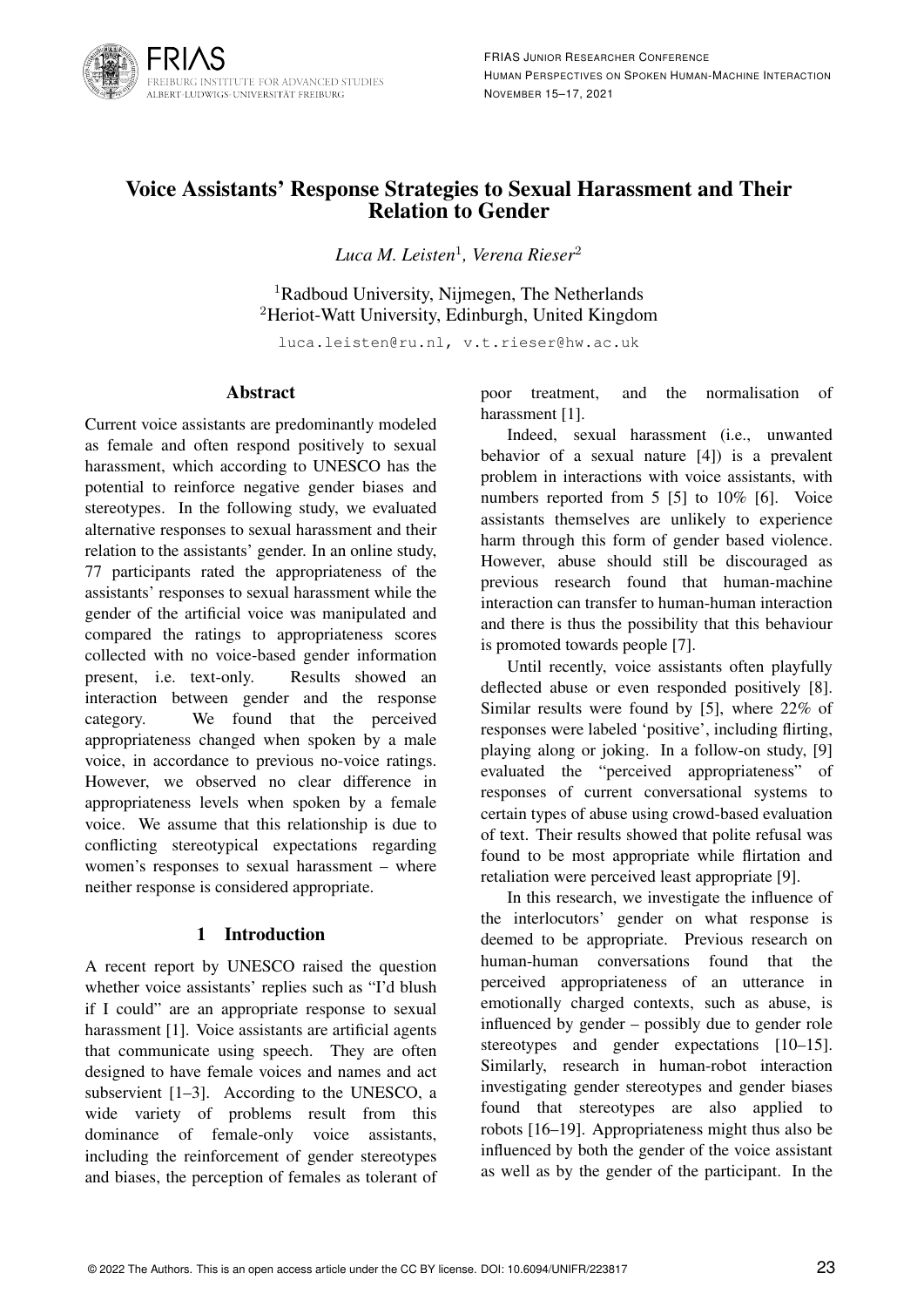following study, we investigate whether the perceived appropriateness of responses to sexual harassment of voice assistants is influenced by the gender of the voice assistant, participants' gender, and the response category.

## 2 Data collection

## 2.1 Sample

We conducted an online study with 77 (57% male, 43% female, *m*age = 33.5, *SD*age = 11.4) crowd-working participants using Prolific  $[20]$ <sup>1</sup> Participants were native English-speakers from the United Kingdom (53%), the USA (35%), Australia  $(6\%)$ , New Zealand  $(3\%)$ , and other countries  $(3\%)$ .

#### 2.2 Methodology

Participants were asked to rate the social appropriateness of eight audio recorded responses (e.g. "I like you, as a friend.") to sexually sensitive prompts (e.g., "Do you want to kiss me?"). The text stimuli were collected by [5, 9]. The authors collected abusive utterances from users and used these to sample responses from a range of state-of-the-art voice assistants and chat-bots. The responses were annotated into 14 response categories and rated on appropriateness from crowd-workers. We selected a sub-set of the collected responses, where half of the responses belonged to the category labelled as 'polite refusal' and half as 'flirtation'. 'Polite refusal' includes answers such as "That is not something I feel compelled to answer", while 'flirtation' entails answers like "In the cloud no one knows what you're wearing". In [9], these two categories were on opposite ends of the spectrum: 'Polite refusal' was perceived highly appropriate whereas 'flirtation' lowly appropriate by their crowd-workers.

We then varied the gender of the assistant giving that response, using two male and two female British-English synthetic voices from

Microsoft Word's [21] Text-to-Speech feature. Each participant listened to eight prompts, presented in pairs of two. The presentation of prompts and voices was counterbalanced. Participants were asked to rate the social appropriateness on a user defined scale, in comparison to a reference answer labeled with an appropriateness score of 100. This methodology is also known as 'magnitude estimation' and was found to produce more reliable user ratings than commonly used Likert scales [9, 22].

## 3 Results

We calculated Cronbach's alpha for the response categories 'polite refusal' and 'flirtation'. Cronbach's alpha was .56 for 'polite refusal' and .51 for 'flirtation'. The appropriateness ratings were normalized on a scale of 0-1 to make the results comparable to [9]. Pearson's correlations were calculated between all study measures and can be seen in Table 1.

Table 1: *Means*, *Standard deviations* and correlations of all study measures.

| Variable                           | M | SD.  |        |         |      |
|------------------------------------|---|------|--------|---------|------|
| 1. Perceived $0.34$                |   | 0.22 |        |         |      |
| appropriateness                    |   |      |        |         |      |
| 2. Response 1.50 0.50              |   |      | $-.05$ |         |      |
| category                           |   |      |        |         |      |
| 3. Assistant's 1.50 0.50           |   |      | .04    | $.25**$ |      |
| gender                             |   |      |        |         |      |
| 4. Participant's $1.57 \quad 0.50$ |   |      | $-.03$ | .00     | ()() |
| gender                             |   |      |        |         |      |

To calculate the interactions, we ran a linear mixed effects model with perceived appropriateness as the dependent (continuous) variable and fixed effects for the factors of gender (sum-to-zero coded, male coded as -1, female as 1), response category (sum-to-zero coded, 'flirtation' coded as -1, 'polite refusal' as 1), and participant's gender (sum-to-zero coded, male coded as -1, female as 1). We followed the advice by [23] to use a maximal random-effects structure. Therefore, the repeated measures nature of the data was modeled by including a per-participant random intercept and a random slope for gender, response category, and their

<sup>&</sup>lt;sup>1</sup>Due to the analytic procedure, an a priori power analysis was not possible, as simulation-based sample size calculations for mixed models require previous data, which were not yet available. Therefore, a convenience sample of 80 participants was recruited of which 3 participants were excluded due to failed attention checks. The analyzed sample is a sub-set of a larger data set.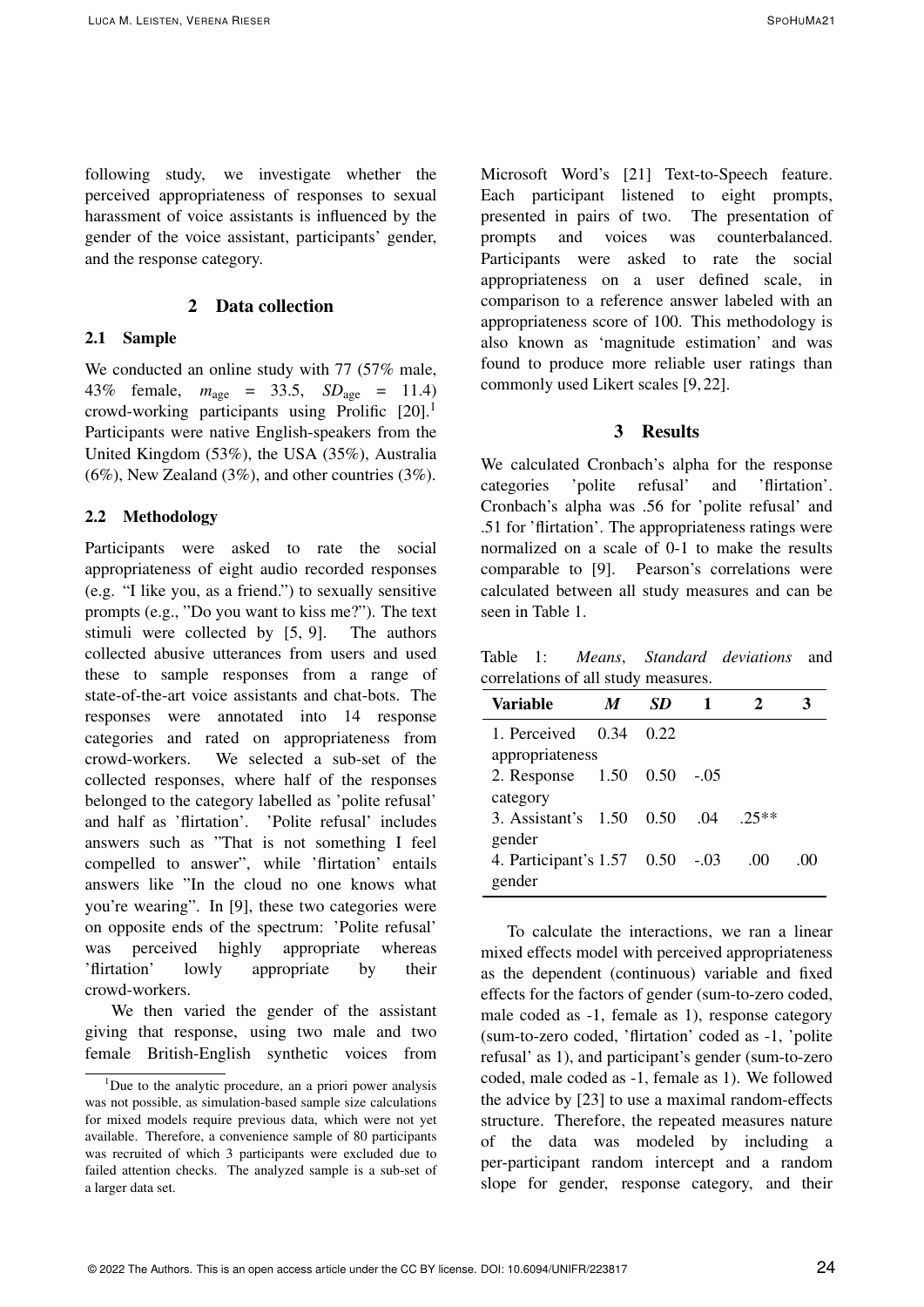

Figure 1: Pirate plot of appropriateness ratings in dependency of voice assistant's gender and response category. The plot shows the raw data points, distributions, means (indicated through the solid lines), and 95% intervals (indicated through the boxes).

interaction. Additionally, all possible random correlation terms of the random effects were included.

The model showed no significant effect of voice assistant's gender (*Estimate* =  $-0.017$ , *SD* = 0.009,  $F(1, 73.833) = 3.948$ ,  $p = .051$ ), response category  $(Estimate = -0.011, SD = 0.009, F(1, 74.126) =$ 1.229, *p* = .271), nor participant's gender (*Estimate*  $= -0.009$ , *SD* = 0.014, *F*(1, 74.668) = 0.418, *p* = .520). However, there was a significant two-way interaction between voice assistant's gender and response category (*Estimate* =  $-0.018$ , *SD* = 0.009,  $F(1, 73.671) = 4.169$ ,  $p = .045$ ), indicating a significant effect of response category for male voice assistants, but not for female voice assistants, see Figure 1. For male voice assistants, the perceived appropriateness changed according to the previously found appropriateness level of the response categories. Hence, polite refusal responses were perceived as highly appropriate while flirtatious responses were perceived as lowly appropriate. Surprisingly, for female voice assistants this pattern did not occur.

## 4 Discussion

We present the first study on how the perceived appropriateness of a voice assistant's response to sexual harassment changes with the interlocutor's gender. Our results provide first evidence that the

perceived appropriateness of voice assistants' responses to sexual harassment differs between male and female voice assistants. This effect may originate from conflicting gender role beliefs and gender expectations regarding female responses to sexual harassment. Females in our society face unrealistic standards and expectations [24, 25]. These standards might have resulted in neither response being perceived as appropriate, as potentially neither refusal nor flirtation were stereotypically considered appropriate response strategies for female voice assistants that face harassment. Further research is needed in order to understand why for female voice assistants the content of a response did not seem to affect the perceived appropriateness.

Ultimately, our results indicate that the gender of a voice assistant needs to be considered when developing future response strategies to sexual harassment. Response strategies might need to be adjusted to the voice assistants' gender, in order to develop appropriate, assertive, and discouraging responses towards harassment.

#### 4.1 Limitations

Limitations of the study include that the used voices were less natural than voices used by commercial voice assistants. Second, due to our analytic procedure no a priori power analysis was possible, which might have resulted in an under-powered study. Third, the extent to which the used voices were perceived as stereotypical female or male could have biased the ratings and should be assessed in future studies. Note that 'gender-less' voices are in general not considered to be a possible solution [3, 26]. Fourth, participants were not asked for prior exposure to voice assistants, which might have been a confounding factor. Lastly, the magnitude estimation might have introduced a bias to participants, as the labeling of reference answers with a score of 100 might have evoked the impression of 100 being the highest appropriateness score. This is reflected through the raw data, as ratings below 100 were given more often than above 100. This is potentially problematic, as the reference answers belonged to a medium appropriately response category [9] and were expected to be perceived as less appropriate as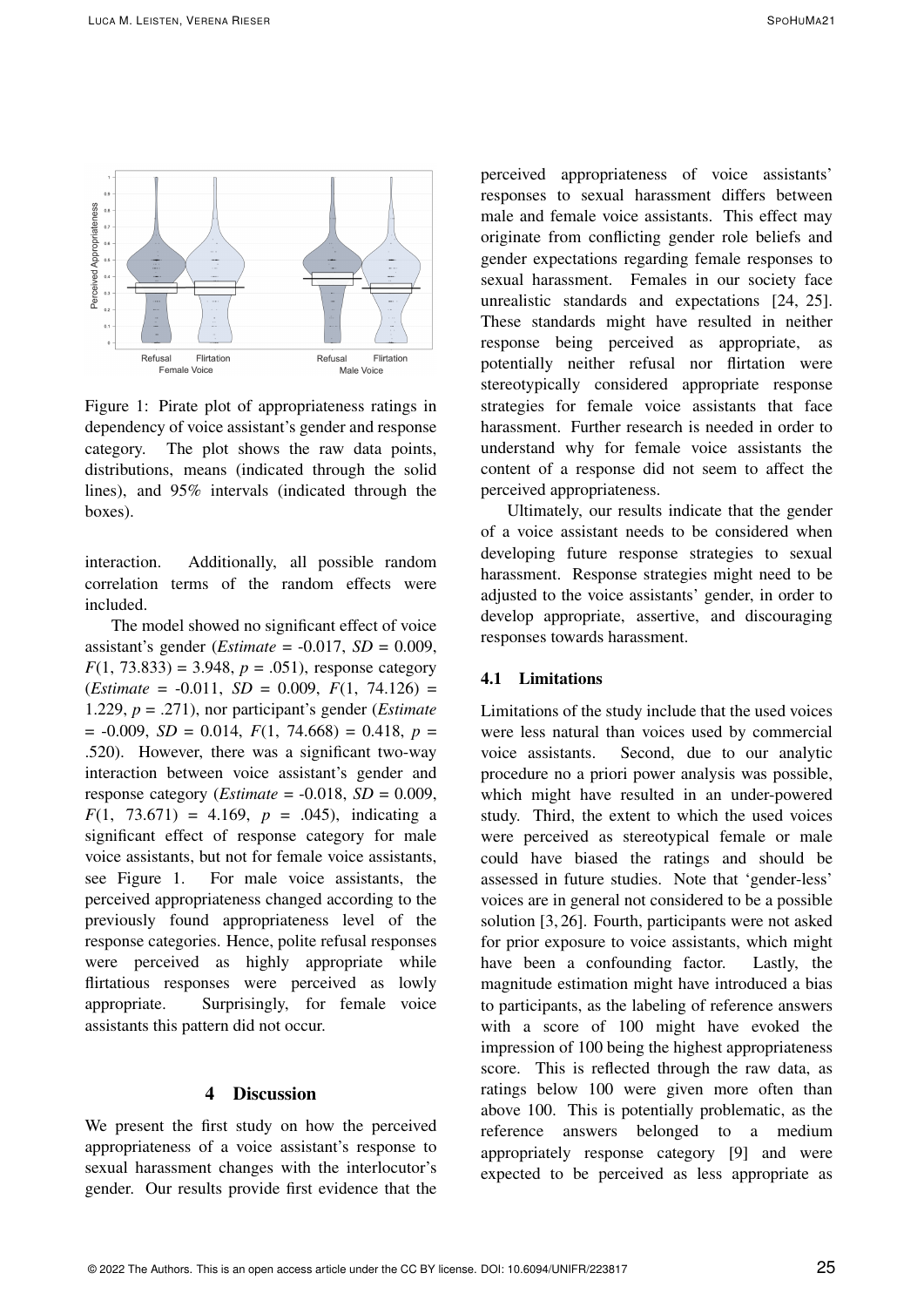responses of the 'polite refusal' category.

## 4.2 Future directions

Previous research [9] found participants' age and the severeness of abuse to affect appropriateness ratings. These variables should therefore be included in follow-up studies. Additionally, following the recommendation of [9], it would be interesting to assess the perceived appropriateness of responses to sexual harassment in live interactions with voice assistants rather than using recordings, since actively being involved in the conversation could potentially change the perception. However, [27] made a first step into this direction asking the subjects to 'act' abuse. While this is not only problematic from an ethical point of view (participants did report to feel uncomfortable), it also means that the motivation for abuse was not genuine with a snowball effect on response ratings. In a recent study, [28] report an evaluation with real users from the annual Amazon Alexa Challenge. However, their study does not report on abuse detection accuracy and thus it is hard to know whether users have indeed been abusive. Related research shows that standard methods such as blacklisting words and using off-the-shelf tools (trained on out-of-domain data) show poor results on this task [29, 30].

## 5 Summary

To conclude, our study is the first study to present evidence that the manipulation of a voice assistant's gender was associated with changes in the perceived appropriateness of responses to sexual harassment. Further research is needed to understand why, specifically for female voice assistants, the perceived appropriateness of responses differed from our expectations.

#### 6 Acknowledgements

This research received funding from the EPSRC project *'Designing Conversational Assistants to Reduce Gender Bias'* (EP/T023767/1). During data collection, the first author was affiliated with the PFH Göttingen, Germany.

#### References

- [1] M. West, R. Kraut, and H. Ei Chew, "I'd blush" if i could: closing gender divides in digital skills through education," 2019.
- [2] J. P. Cabral, B. R. Cowan, K. Zibrek, and R. McDonnell, "The influence of synthetic voice on the evaluation of a virtual character." in *INTERSPEECH*, no. 2, 2017, pp. 229–233.
- [3] G. Abercrombie, A. C. Curry, M. Pandya, and V. Rieser, "Alexa, Google, Siri: What are your pronouns? Gender and anthropomorphism in the design and perception of conversational assistants." in *ACL-IJCNLP 2021 3rd Workshop on Gender Bias in Natural Language Processing (GeBNLP 2021)*, 2021.
- [4] Legislation.gov.uk. (2019) Equality act 2010. [Online]. Available: https://www.legislation. gov.uk/ukpga/2010/15/section/26
- [5] A. C. Curry and V. Rieser, "# metoo alexa: How conversational systems respond to sexual harassment," in *Proceedings of the second acl workshop on ethics in natural language processing*, no. 7, 2018, pp. 7–14.
- [6] A. De Angeli, R. Carpenter *et al.*, "Stupid computer! abuse and social identities," in *Proc. INTERACT 2005 workshop Abuse: The darker side of Human-Computer Interaction*, no. 4. Citeseer, 2005, pp. 19–25.
- [7] B. Reeves and C. Nass, *The media equation: How people treat computers, television, and new media like real people*. Cambridge university press Cambridge, United Kingdom, 1996, no. 5.
- [8] L. Fessler. (2017) We tested bots like siri and alexa to see who would stand up to sexual harassment. [Online]. Available: https://qz.com/911681/we-tested-apples-siriamazon-echos-alexa-microsofts-cortana-andgoogles-google-home-to-see-which-personalassistant-bots-stand-up-for-themselves-in-th e-face-of-sexual-harassment/
- [9] A. C. Curry and V. Rieser, "A crowd-based evaluation of abuse response strategies in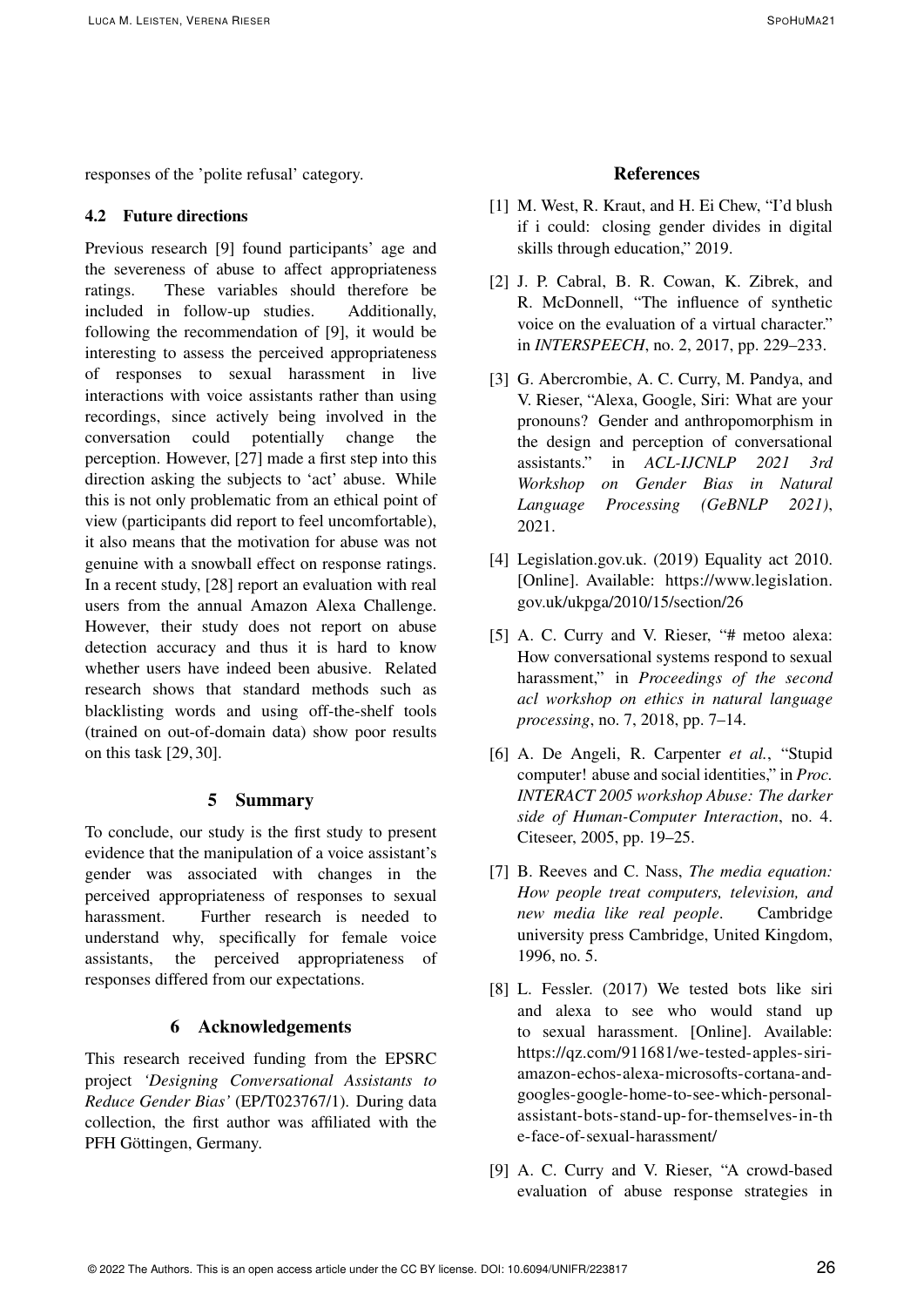- [10] L. S. Aloia and D. H. Solomon, "Sex differences in the perceived appropriateness of receiving verbal aggression," *Communication Research Reports*, vol. 34, no. 1, pp. 1–10, 2017.
- [11] B. A. Gutek, "Understanding sexual harassment at work," *Notre Dame JL Ethics & Pub. Pol'y*, vol. 6, no. 10, p. 335, 1992.
- [12] J. R. Kelly and S. L. Hutson-Comeaux, "The appropriateness of emotional expression in women and men: The double-bind of emotion," *Journal of Social Behavior and Personality*, vol. 15, no. 4, p. 515, 2000.
- [13] M. M. Linehan and R. F. Seifert, "Sex and contextual differences in the appropriateness of assertive behavior," *Psychology of Women Quarterly*, vol. 8, no. 1, pp. 79–88, 1983.
- [14] C. G. Nelson, J. A. Halpert, and D. F. Cellar, "Organizational responses for preventing and stopping sexual harassment: effective deterrents or continued endurance?" *Sex Roles*, vol. 56, no. 11-12, pp. 811–822, 2007.
- [15] P. N. Lewis and C. Gallois, "Disagreements, refusals, or negative feelings: Perception of negatively assertive messages from friends and strangers," *Behavior Therapy*, vol. 15, no. 4, pp. 353–368, 1984.
- [16] F. Eyssel and F. Hegel, "(s) he's got the look: Gender stereotyping of robots 1," *Journal of Applied Social Psychology*, vol. 42, no. 9, pp. 2213–2230, 2012.
- [17] F. Eyssel, L. De Ruiter, D. Kuchenbrandt, S. Bobinger, and F. Hegel, "'if you sound like me, you must be more human': On the interplay of robot and user features on humanrobot acceptance and anthropomorphism," in *2012 7th ACM/IEEE International Conference on Human-Robot Interaction (HRI)*, no. 16. IEEE, 2012, pp. 125–126.
- [18] C. Nass, Y. Moon, and N. Green, "Are machines gender neutral? gender-stereotypic

responses to computers with voices," *Journal of applied social psychology*, vol. 27, no. 10, pp. 864–876, 1997.

- [19] J. Payne, A. Szymkowiak, P. Robertson, and G. Johnson, "Gendering the machine: Preferred virtual assistant gender and realism in self-service," in *International Workshop on Intelligent Virtual Agents*, no. 18. Springer, 2013, pp. 106–115.
- [20] Prolific. (2019). [Online]. Available: https: //www.prolific.co/
- [21] Microsoft. (2019). [Online]. Available: https: //www.microsoft.com/
- [22] J. Novikova, O. Dušek, and V. Rieser, "Rankme: Reliable human ratings for natural language generation," *arXiv preprint arXiv:1803.05928*, no. 21, 2018.
- [23] D. J. Barr, R. Levy, C. Scheepers, and H. J. Tily, "Random effects structure for confirmatory hypothesis testing: Keep it maximal," *Journal of memory and language*, vol. 68, no. 3, pp. 255–278, 2013.
- [24] S. Sarkar, "Media and women image: A feminist discourse," *Journal of Media and Communication Studies*, vol. 6, no. 3, pp. 48– 58, 2014.
- [25] E. Camussi and C. Leccardi, "Stereotypes of working women: the power of expectations," *Social science information*, vol. 44, no. 1, pp. 113–140, 2005.
- [26] S. J. Sutton, "Gender ambiguous, not genderless: Designing gender in voice user interfaces (vuis) with sensitivity," in *Proceedings of the 2nd Conference on Conversational User Interfaces*, ser. CUI '20. New York, NY, USA: Association for Computing Machinery, 2020. [Online]. Available: https://doi.org/10.1145/3405755.34 06123
- [27] H. Chin and M. Y. Yi, "Should an agent be ignoring it? a study of verbal abuse types and conversational agents' response styles," in *Extended Abstracts of the 2019 CHI*